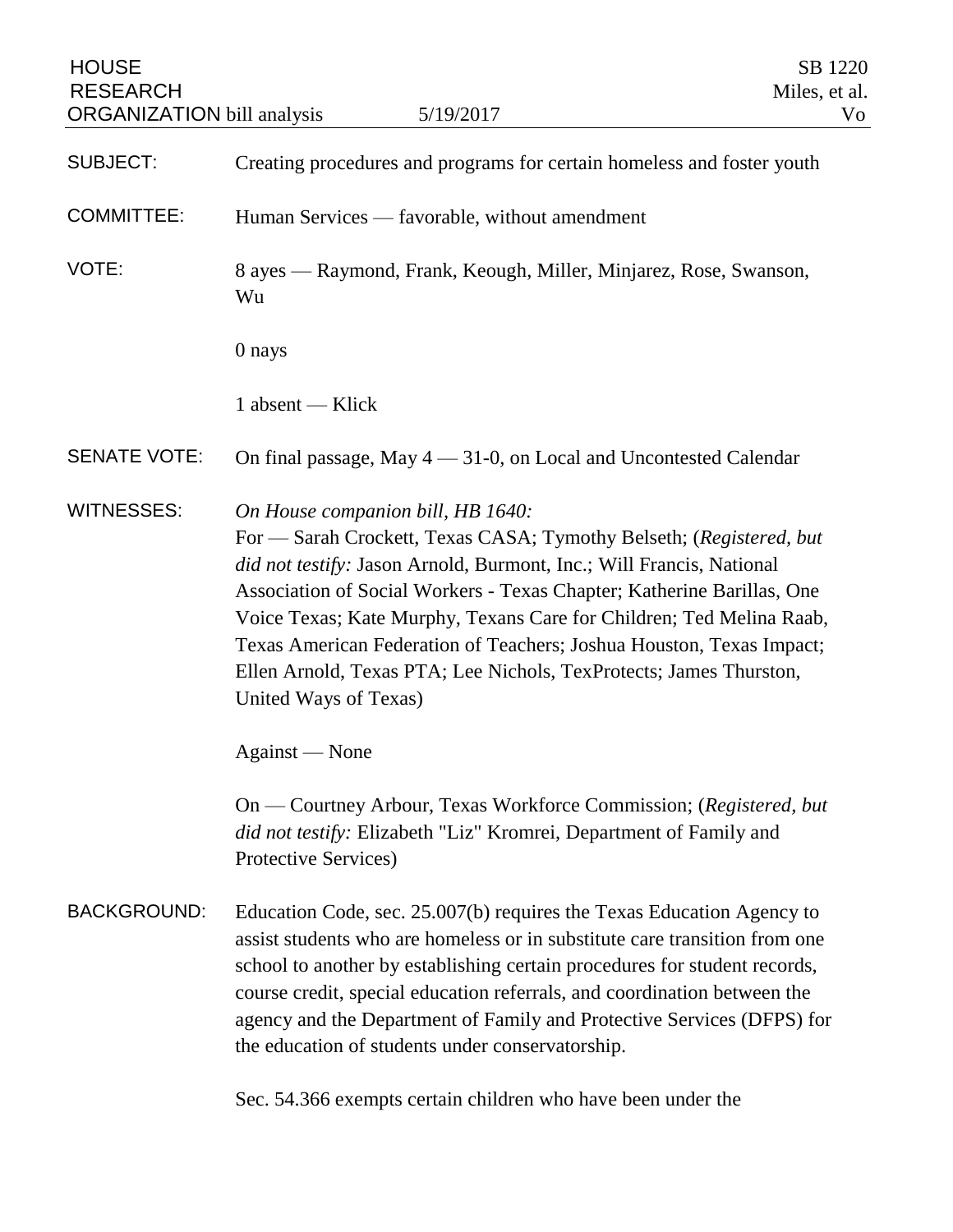## SB 1220 House Research Organization page 2

conservatorship of DFPS from paying tuition and fees for higher education, including dual-credit courses or other courses where high school students earn joint high school and college credit. Family Code, ch. 264 outlines the requirements for child welfare services in suits affecting the parent-child relationship. DIGEST: SB 1220 would require the Texas Education Agency (TEA) to assist students who were homeless or in substitute care transition from one school to another by developing procedures to ensure that a new school relied on the previous school's course placement decisions in order to place students in comparable courses or educational programs at the new school, if those courses or programs were available. It also would require school districts, campuses, and open-enrollment charter schools to provide comparable services to a student during the special education referral process or until the new school developed an individualized education program for the student. The Commissioner of Education could establish rules to implement these provisions and to facilitate a student's transition between schools. These provisions would apply beginning with the 2017-18 school year.

> **Career development and education program.** The bill would require the Department of Family and Protective Services (DFPS) to collaborate with local workforce development boards, foster care transition centers, community and technical colleges, schools, and any other appropriate workforce industry resources to create a program for current and former foster youth that would:

- assist youth with obtaining a high school diploma or GED and industry certifications necessary for high-demand occupations;
- provide career guidance; and
- inform youth about the state's higher education tuition and fee waiver program.

By September 1, 2018, DFPS, in collaboration with TEA, would produce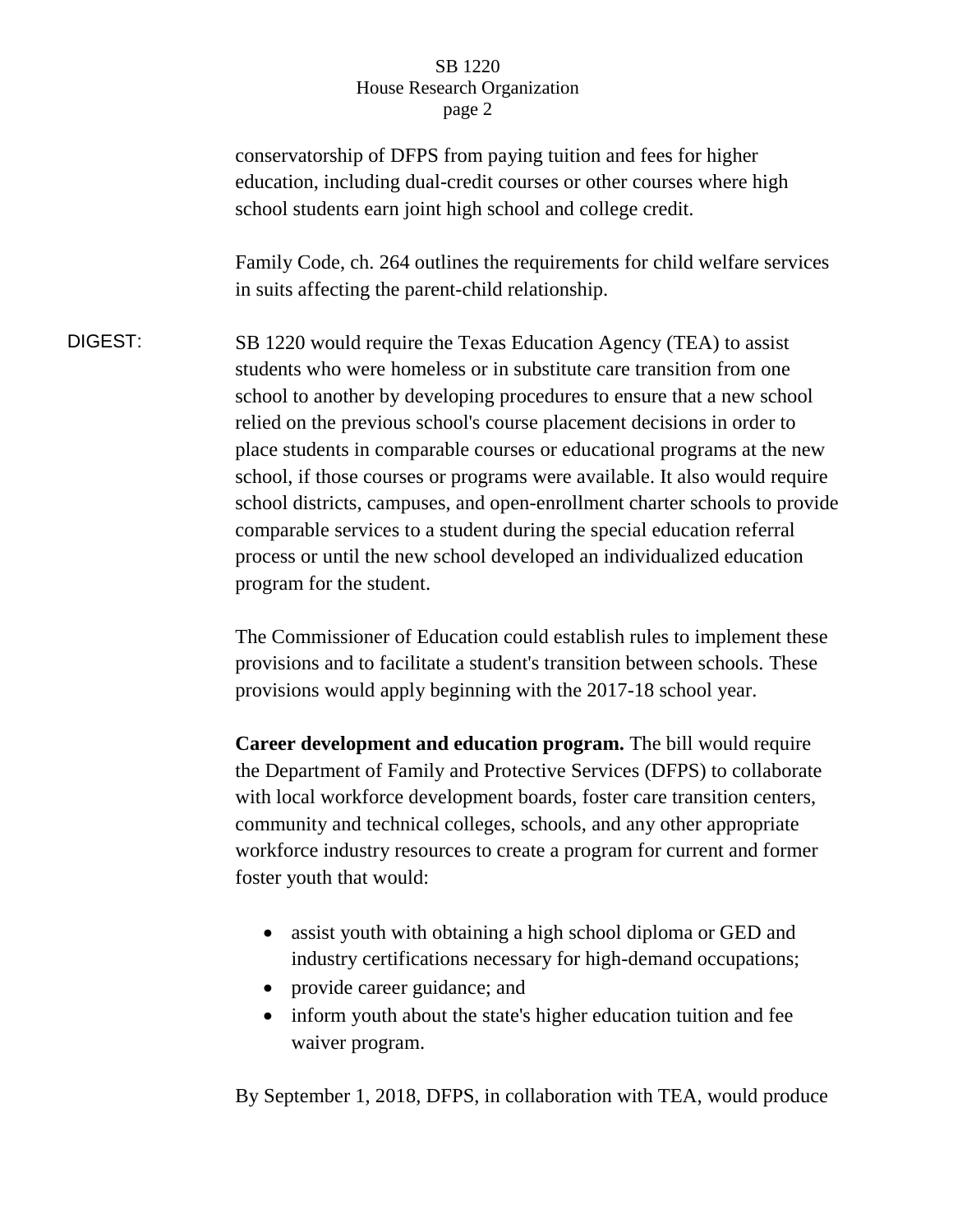## SB 1220 House Research Organization page 3

a report on the program containing recommendations for its further development. The department would submit the report to the governor, lieutenant governor, speaker of the House, and the applicable standing House and Senate Committees. The reporting requirements would expire September 1, 2019.

**Reenactment and effective date.** SB 1220 would reenact Education Code, sec. 25.007(b) to harmonize language in different versions of the subsection that were amended through the enactment of three bills by the 84th Legislature in 2015.

This bill would take immediate effect if finally passed by a two-thirds record vote of the membership of each house. Otherwise, it would take effect September 1, 2017.

**SUPPORTERS** SAY: SB 1220 would minimize interruptions in the academic progress of a homeless or substitute care student by requiring a new school to rely on a previous school's course placement decisions. This would prevent students from starting the same courses over every time they switched schools. A student would be placed in a comparable course only if those courses were available at the new school.

> The career and development program would provide tangible skills to current and former foster youth. Equipping foster youth with necessary life skills would reduce a child's risk of homelessness and effectively prepare him or her to live independently in the community.

According to the Legislative Budget Board's fiscal note, no significant fiscal implication to the state or units of local government is anticipated. It is assumed the duties and responsibilities associated with implementing the bill's provisions could be accomplished using existing resources.

**OPPONENTS** SAY: SB 1220 would remove a new school's flexibility on the course placement of a student who was homeless or in substitute care. Instead of requiring the new school to rely on a previous school's course placement decisions for a student, the bill should allow the new school to make its own course